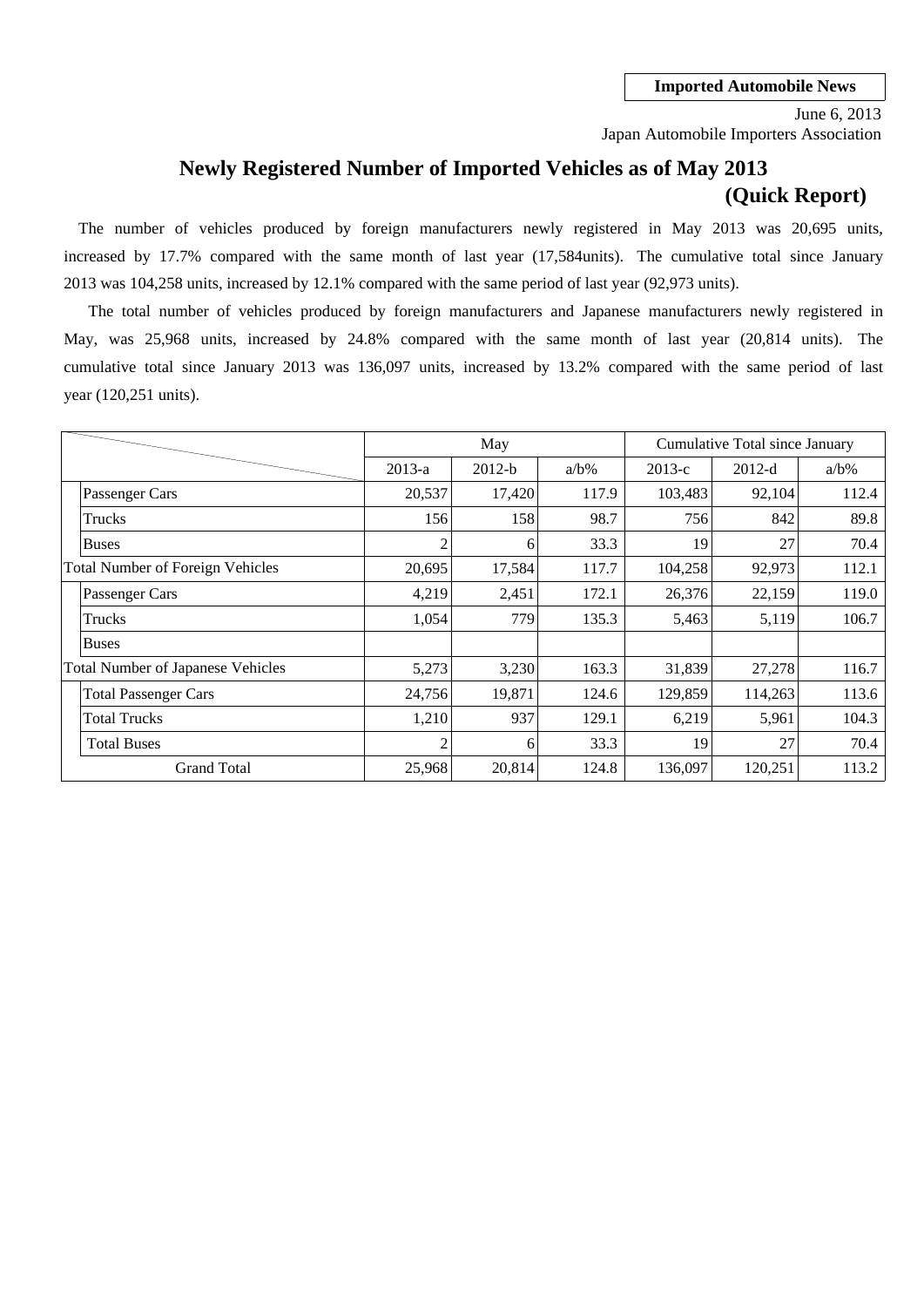## **Newly Registered Imported Vehicles by Brand (Total Passenger Cars, Trucks and Buses)**

| May. '13                     |                   |              |                                      |                      |                      |                                       |                 |                       |  |
|------------------------------|-------------------|--------------|--------------------------------------|----------------------|----------------------|---------------------------------------|-----------------|-----------------------|--|
|                              |                   | May          |                                      |                      |                      | <b>Cumulative Total since January</b> |                 |                       |  |
|                              | $2013-a$          | Share%       | $\overline{2012-b}$                  | $a/b\%$              | $\overline{2013}$ -c | Share%                                | $2012-d$        | c/d%                  |  |
| VW                           | 4,408             | 16.97        | 4,359                                | 101.1                | 26,180               | 19.24                                 | 23,146          | 113.1                 |  |
| Mercedes-Benz                | 4,019             | 15.48        | 2,532                                | 158.7                | 18,604               | 13.67                                 | 15,285          | 121.7                 |  |
| Nissan                       | 2,972             | 11.44        | 1,903                                | 156.2                | 16,959               | $\overline{12.46}$                    | 19,714          | 86.0                  |  |
| <b>BMW</b>                   | 3,497             | 13.47        | 2,954                                | 118.4                | 16,020               | 11.77                                 | 14,603          | 109.7                 |  |
| Audi                         | 2,121             | 8.17         | 1,778                                | 119.3                | 11,426               | 8.40                                  | 9,571           | 119.4                 |  |
| Toyota                       | 1,295             | 4.99         | 1,304                                | 99.3                 | 7,023                | 5.16                                  | 7,009           | 100.2                 |  |
| Mitsubishi                   | 941               | 3.62         |                                      |                      | 6,995                | 5.14                                  | 2               | 349750.0              |  |
| <b>BMW MINI</b>              | 1,381             | 5.32         | 1,348                                | 102.4                | 6,574                | 4.83                                  | 6,710           | 98.0                  |  |
| Volvo                        | 1,241             | 4.78         | 1,038                                | 119.6                | 5,510                | 4.05                                  | 5,057           | 109.0                 |  |
| Fiat                         | $\frac{764}{479}$ | 2.94         | 427<br><del></del>                   | 178.9                | 2,443                | 1.80                                  | 2,179           | 112.1                 |  |
| Peugeot                      |                   | 1.84         | 502                                  | 95.4                 | 2,393                | 1.76                                  | 2,453           | 97.6                  |  |
| Porsche                      | 367<br>336        | 1.41<br>1.29 | 372<br>237                           | 98.7<br>141.8        | 1,821                | 1.34<br>1.33                          | 1,692<br>1,549  | 107.6<br>116.9        |  |
| Ford                         | 287               | 1.11         | 398                                  | 72.1                 | 1,811<br>1,728       | 1.27                                  | 1,866           | 92.6                  |  |
| Jeep<br><b>Land Rover</b>    | 291               | 1.12         | 91                                   | 319.8                | 1,448                | 1.06                                  | 613             | 236.2                 |  |
| Renault                      | 252               | 0.97         | 215                                  | 117.2                | 1,405                | 1.03                                  | 1,172           | 119.9                 |  |
| Alfa Romeo                   | 245               | 0.94         | 401                                  | 61.1                 | 1,268                | 0.93                                  | 1,784           | 71.1                  |  |
| Citroen                      | 204               | 0.79         | 266                                  | 76.7                 | 1,215                | 0.89                                  | 1,595           | 76.2                  |  |
| Suzuki                       | $\overline{57}$   | 0.22         | 3                                    | 1900.0               | 829                  | 0.61                                  | 410             | 202.2                 |  |
| Chrysler                     | 125               | 0.48         | 48                                   | 260.4                | 795                  | 0.58                                  | 277             | 287.0                 |  |
| Cadillac                     | 114               | 0.44         | 104                                  | 109.6                | 653                  | 0.48                                  | 540             | 120.9                 |  |
| Chevrolet                    | 116               | 0.45         | 101                                  | 114.9                | 565                  | 0.42                                  | 583             | 96.9                  |  |
| smart                        | 109               | 0.42         | 63                                   | 173.0                | 454                  | 0.33                                  | 322             | 141.0                 |  |
| Jaguar                       | $\overline{75}$   | 0.29         | 66                                   | 113.6                | 398                  | 0.29                                  | 429             | 92.8                  |  |
| Dodge                        | 70                | 0.27         | 91                                   | 76.9                 | 371                  | 0.27                                  | 523             | 70.9                  |  |
| Ferrari                      | 41                | 0.16         | 44                                   | 93.2                 | 232                  | 0.17                                  | 192             | 120.8                 |  |
| Lotus                        | 27                | 0.10         | 17                                   | 158.8                | 141                  | 0.10                                  | 118             | 119.5                 |  |
| Maserati                     | 18                | 0.07         | $\overline{27}$                      | 66.7                 | 139                  | 0.10                                  | 129             | 107.8                 |  |
| <b>Aston Martin</b>          | 19                | 0.07         | 9                                    | 211.1                | 93                   | 0.07                                  | 53              | 175.5                 |  |
| <b>BMW</b> Alpina            | 9                 | 0.03         | $\overline{\overline{\overline{z}}}$ |                      | $\frac{92}{2}$       | 0.07                                  | $\frac{28}{2}$  |                       |  |
| Lamborghini                  | ասան<br>15        | 0.06         | 17                                   | $\frac{128.6}{88.2}$ | 81                   | 0.06                                  | 59              | $\frac{328.6}{137.3}$ |  |
| Bentley                      | 14                | 0.05         | 12                                   | 116.7                | 77                   | 0.06                                  | 60              | 128.3                 |  |
| Hummer                       | 13                | 0.05         | 15                                   | 86.7                 | 46                   | 0.03                                  | 101             | 45.5                  |  |
| Lancia                       | 7                 | 0.03         | 3                                    | 233.3                | 44                   | 0.03                                  | 65              | 67.7                  |  |
| <b>Rolls Royce</b>           | 5                 | 0.02         | 8                                    | 62.5                 | 38                   | 0.03                                  | 34              | 111.8                 |  |
| Mclaren                      | 6                 | 0.02         |                                      | 600.0                | 37                   | 0.03                                  | 1               | 3700.0                |  |
| GMC                          | 2                 | 0.01         | 6                                    | 33.3                 | 36                   | 0.03                                  | 46              | 78.3                  |  |
| Honda                        | $\overline{8}$    | 0.03         | $\overline{20}$                      | 40.0                 | 33                   | 0.02                                  | 143             | 23.1                  |  |
| Hyundai                      | $\overline{2}$    | 0.01         | $\overline{7}$                       | 28.6                 | 22                   | 0.02                                  | 37              | 59.5                  |  |
| Rover                        | $\overline{4}$    | 0.02         | $\overline{5}$                       | 80.0                 | 19                   | 0.01                                  | $\overline{30}$ | 63.3                  |  |
| Morgan                       | $\frac{1}{2}$     | 0.01         |                                      |                      | 16                   | 0.01                                  | 5               | 320.0                 |  |
| Pontiac                      | $\mathbf{1}$      | 0.00         | 1                                    | 100.0                | 6                    | 0.00                                  | 6               | 100.0                 |  |
| <b>Buick</b>                 | $\overline{2}$    | 0.01         |                                      |                      | 5                    | 0.00                                  |                 |                       |  |
| $\overline{\text{MG}}$       |                   |              |                                      |                      | 5                    | 0.00                                  | 5               | 100.0                 |  |
| Scania                       |                   |              |                                      |                      | $\mathfrak s$        | 0.00                                  |                 |                       |  |
| Maybach                      | 1                 | 0.00         | $\overline{2}$                       | 50.0                 | 4                    | 0.00                                  | 5               | 80.0                  |  |
| Kia                          |                   |              |                                      |                      | $\overline{c}$       | 0.00                                  |                 |                       |  |
| Saab                         |                   |              |                                      |                      | $\overline{c}$       | 0.00                                  | $\,8\,$         | 25.0                  |  |
| Unimog                       |                   |              |                                      |                      | $\overline{2}$       | 0.00                                  | $\overline{5}$  | 40.0                  |  |
| Autobianchi<br><b>PROTON</b> |                   |              |                                      |                      |                      | 0.00<br>0.00                          | $\mathbf{1}$    | 100.0                 |  |
| Bugatti                      |                   |              |                                      |                      |                      |                                       | 2               |                       |  |
| Detomaso                     |                   |              |                                      |                      |                      |                                       | $\mathbf{1}$    |                       |  |
| <b>RUF</b>                   |                   |              |                                      |                      |                      |                                       | 1               |                       |  |
| Ssangyong                    |                   |              |                                      |                      |                      |                                       | $\overline{2}$  |                       |  |
| Zagato                       |                   |              |                                      |                      |                      |                                       | $\mathbf{1}$    |                       |  |
| Others                       | 6                 | 0.02         | 10                                   | 60.0                 | 30                   | 0.02                                  | 29              | 103.4                 |  |
| Total                        | 25,968            | 100.00       | 20,814                               | 124.8                | 136,097              | 100.00                                | 120,251         | 113.2                 |  |
|                              |                   |              |                                      |                      |                      |                                       |                 |                       |  |

※ Listed following the breakdown of the cumulative total since January; 2013 (c)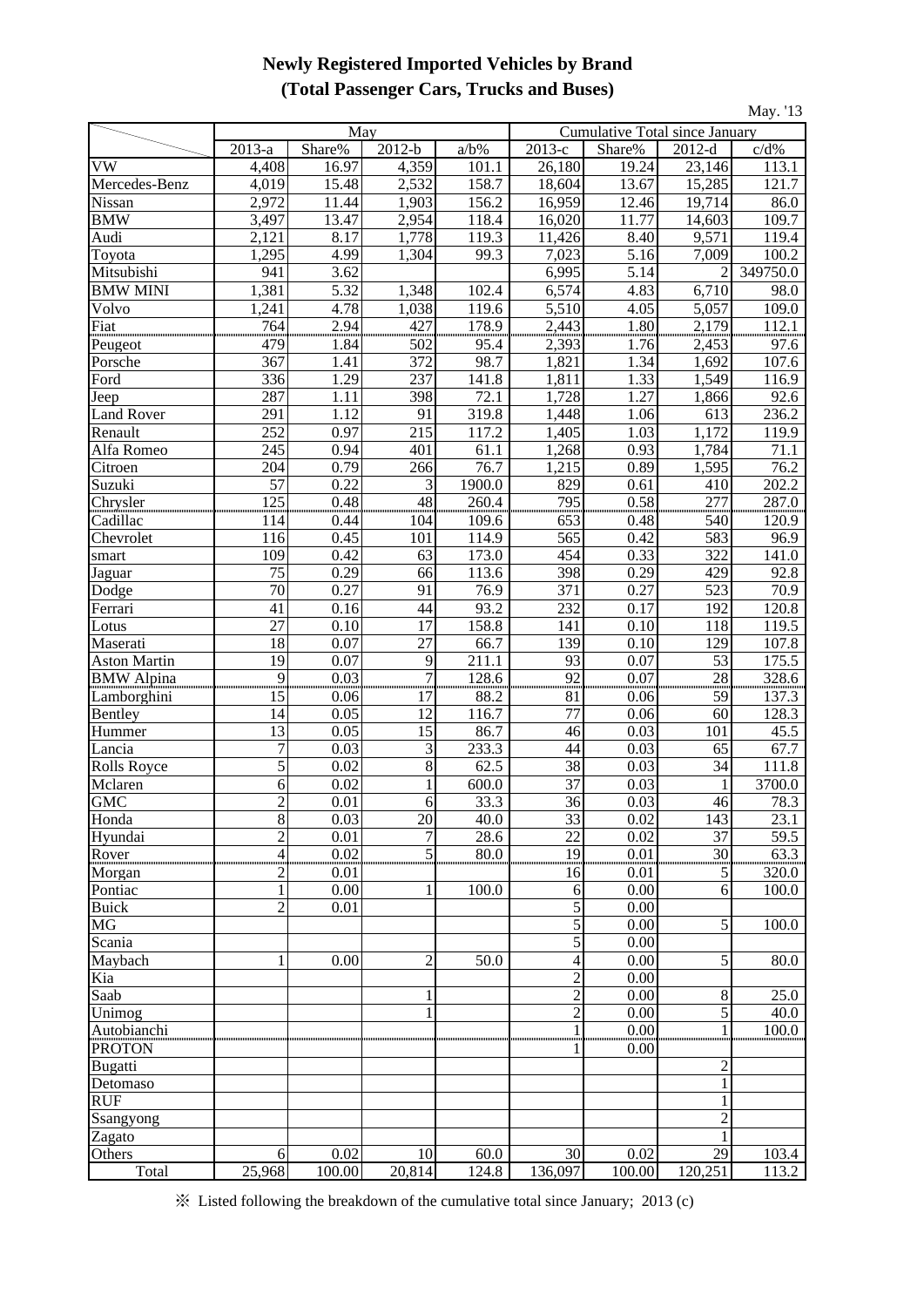### **Newly Registered Foreign Manufacturers Vehicles**

| <b>Foreign Manufacturers (Passenger Cars)</b><br>May. '13 |                |                |                  |                |                         |                |                                |         |  |  |  |
|-----------------------------------------------------------|----------------|----------------|------------------|----------------|-------------------------|----------------|--------------------------------|---------|--|--|--|
|                                                           |                | May 2013       |                  |                | Same month of last year |                | Cumulative Total since January |         |  |  |  |
|                                                           | Standard       | Small          | Total-a          | Total-b        | $a/b\%$                 | 2013-е         | $2012-d$                       | $c/d\%$ |  |  |  |
| <b>VW</b>                                                 | 2,356          | 2,052          | 4,408            | 4,359          | 101.1                   | 26,178         | 23,145                         | 113.1   |  |  |  |
| Mercedes-Benz                                             | 4,017          |                | 4,017            | 2,532          | 158.6                   | 18,595         | 15,279                         | 121.7   |  |  |  |
| <b>BMW</b>                                                | 3,495          | $\overline{2}$ | 3,497            | 2,954          | 118.4                   | 16,020         | 14,603                         | 109.7   |  |  |  |
| Audi                                                      | 2,121          |                | 2,121            | 1,778          | 119.3                   | 11,426         | 9,571                          | 119.4   |  |  |  |
| <b>BMW MINI</b>                                           | 523            | 858            | 1,381            | 1,348          | 102.4                   | 6,574          | 6,710                          | 98.0    |  |  |  |
| Volvo                                                     | 1,225          |                | 1,225            | 1,022          | 119.9                   | 5,426          | 4,954                          | 109.5   |  |  |  |
| Fiat                                                      | 16             | 748            | 764              | 427            | 178.9                   | 2,443          | 2,179                          | 112.1   |  |  |  |
| Peugeot                                                   | 479            |                | 479              | 502            | 95.4                    | 2,393          | 2,453                          | 97.6    |  |  |  |
| Porsche                                                   | 364            | $\mathfrak{Z}$ | 367              | 372            | 98.7                    | 1,821          | 1,692                          | 107.6   |  |  |  |
| Jeep                                                      | 287            |                | 287              | 398            | 72.1                    | 1,728          | 1,866                          | 92.6    |  |  |  |
| Ford                                                      | 308            |                | 308              | 205            | 150.2                   | 1,663          | 1,382                          | 120.3   |  |  |  |
| <b>Land Rover</b>                                         | 287            |                | 287              | 86             | 333.7                   | 1,423          | 586                            | 242.8   |  |  |  |
| Renault                                                   | 239            | 13             | 252              | 215            | 117.2                   | 1,405          | 1,172                          | 119.9   |  |  |  |
| Alfa Romeo                                                | 245            |                | 245              | 401            | 61.1                    | 1,268          | 1,784                          | 71.1    |  |  |  |
| Citroen                                                   | 203            | 1              | 204              | 266            | 76.7                    | 1,215          | 1,594                          | 76.2    |  |  |  |
| Chrysler                                                  | 93             | 32             | 125              | 47             | 266.0                   | 792            | 276                            | 287.0   |  |  |  |
| smart                                                     |                | 109            | 109              | 63             | 173.0                   | 454            | 322                            | 141.0   |  |  |  |
| Cadillac                                                  | 75             |                | 75               | 59             | 127.1                   | 431            | 306                            | 140.8   |  |  |  |
| Jaguar                                                    | 75             |                | 75               | 66             | 113.6                   | 398            | 429                            | 92.8    |  |  |  |
| Chevrolet                                                 | 64             |                | 64               | 71             | 90.1                    | 395            | 439                            | 90.0    |  |  |  |
| Dodge                                                     | 61             |                | 61               | 75             | 81.3                    | 328            | 450                            | 72.9    |  |  |  |
| Ferrari                                                   | 41             |                | 41               | 44             | 93.2                    | 232            | 192                            | 120.8   |  |  |  |
| Lotus                                                     | 25             | $\overline{c}$ | 27               | 17             | 158.8                   | 141            | 118                            | 119.5   |  |  |  |
| Maserati                                                  | 18             |                | 18               | 27             | 66.7                    | 139            | 129                            | 107.8   |  |  |  |
| <b>Aston Martin</b>                                       | 16             | 3              | 19               | 9              | 211.1                   | 93             | 53                             | 175.5   |  |  |  |
| <b>BMW</b> Alpina                                         | 9              |                | 9                | $\overline{7}$ | 128.6                   | 92             | 28                             | 328.6   |  |  |  |
| Lamborghini                                               | 15             |                | 15               | 17             | 88.2                    | 81             | 59                             | 137.3   |  |  |  |
| Bentley                                                   | 14             |                | 14               | 12             | 116.7                   | 77             | 60                             | 128.3   |  |  |  |
| Lancia                                                    | $\mathbf{1}$   | 6              | $\boldsymbol{7}$ | 3              | 233.3                   | 44             | 65                             | 67.7    |  |  |  |
| <b>Rolls Royce</b>                                        | 5              |                | 5                | 8              | 62.5                    | 38             | 34                             | 111.8   |  |  |  |
| Mclaren                                                   | 6              |                | $\boldsymbol{6}$ | $\mathbf{1}$   | 600.0                   | 37             | 1                              | 3,700.0 |  |  |  |
| Hummer                                                    | 8              |                | $\,8\,$          | $\tau$         | 114.3                   | 25             | 47                             | 53.2    |  |  |  |
| Rover                                                     |                | $\overline{4}$ | $\overline{4}$   | $\overline{5}$ | 80.0                    | 19             | 29                             | 65.5    |  |  |  |
| Morgan                                                    |                | 2              | $\overline{c}$   |                |                         | 16             | 5                              | 320.0   |  |  |  |
| <b>GMC</b>                                                | $\mathbf{1}$   |                | $\mathbf{1}$     | $\overline{c}$ | 50.0                    | 13             | 18                             | 72.2    |  |  |  |
| Hyundai                                                   |                |                |                  | $\mathbf{1}$   |                         | $\,8\,$        | 15                             | 53.3    |  |  |  |
| Pontiac                                                   | $\mathbf{1}$   |                | 1                | $\mathbf{1}$   | 100.0                   | $\sqrt{6}$     | 6                              | 100.0   |  |  |  |
| <b>Buick</b>                                              | $\overline{c}$ |                | $\overline{c}$   |                |                         | 5              |                                |         |  |  |  |
| MG                                                        |                |                |                  |                |                         | 5              | 5                              | 100.0   |  |  |  |
| Maybach                                                   | $\mathbf{1}$   |                | $\mathbf{1}$     | $\overline{c}$ | 50.0                    | 4              | 5                              | 80.0    |  |  |  |
| Kia                                                       |                |                |                  |                |                         | $\overline{c}$ |                                |         |  |  |  |
| Saab                                                      |                |                |                  | $\mathbf{1}$   |                         | $\overline{c}$ | $8\,$                          | 25.0    |  |  |  |
| Autobianchi                                               |                |                |                  |                |                         | 1              | 1                              | 100.0   |  |  |  |
| <b>PROTON</b>                                             |                |                |                  |                |                         | $\mathbf{1}$   |                                |         |  |  |  |
| Bugatti                                                   |                |                |                  |                |                         |                | $\overline{c}$                 |         |  |  |  |
| Detomaso                                                  |                |                |                  |                |                         |                | 1                              |         |  |  |  |
| <b>RUF</b>                                                |                |                |                  |                |                         |                | $\mathbf{1}$                   |         |  |  |  |
| Ssangyong                                                 |                |                |                  |                |                         |                | $\overline{c}$                 |         |  |  |  |
| Zagato                                                    |                |                |                  |                |                         |                | 1                              |         |  |  |  |
| Others                                                    | 1              | 5              | 6                | 10             | 60.0                    | 26             | 27                             | 96.3    |  |  |  |
| Total                                                     | 16,697         | 3,840          | 20,537           | 17,420         | 117.9                   | 103,483        | 92,104                         | 112.4   |  |  |  |

※ Listed following the breakdown of the cumulative total since January; 2013 (c)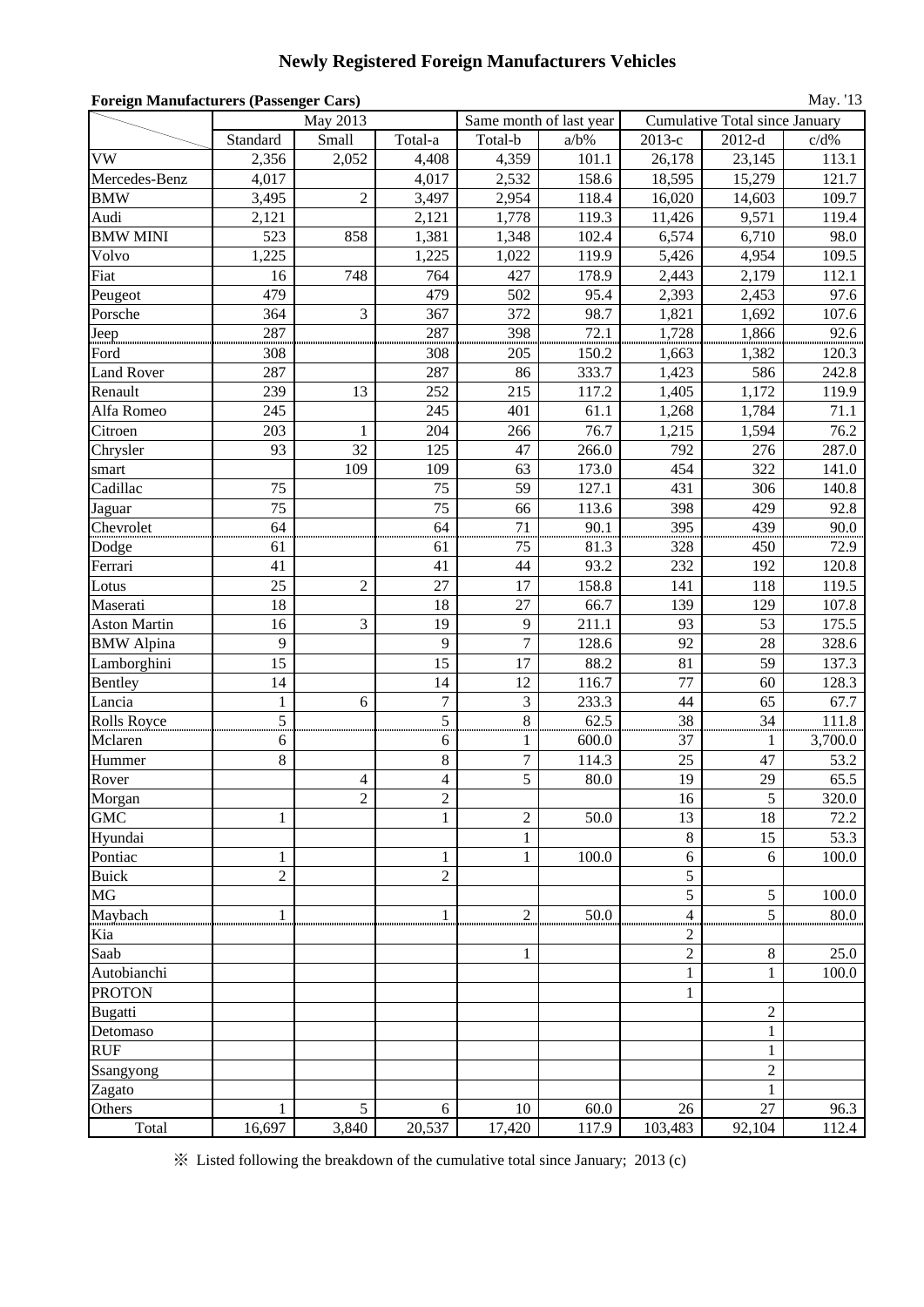#### **Foreign Manufacturers (Trucks)**

|                   |          | May 2013 |                |         | Same month of last year |                | Cumulative Total since January |         |
|-------------------|----------|----------|----------------|---------|-------------------------|----------------|--------------------------------|---------|
|                   | Standard | Small    | Total-a        | Total-b | $a/b\%$                 | $2013-c$       | $2012-d$                       | $c/d\%$ |
| Cadillac          | 39       |          | 39             | 45      | 86.7                    | 222            | 234                            | 94.9    |
| Chevrolet         | 52       |          | 52             | 30      | 173.3                   | 170            | 144                            | 118.1   |
| Ford              | 28       |          | 28             | 32      | 87.5                    | 148            | 167                            | 88.6    |
| Volvo             | 16       |          | 16             | 16      | 100.0                   | 84             | 103                            | 81.6    |
| Dodge             |          |          | 9              | 16      | 56.3                    | 43             | 73                             | 58.9    |
| <b>Land Rover</b> |          |          |                | 5       | 80.0                    | 25             | 27                             | 92.6    |
| <b>GMC</b>        |          |          |                | 4       | 25.0                    | 23             | 28                             | 82.1    |
| Hummer            |          |          | 5              | 8       | 62.5                    | 21             | 54                             | 38.9    |
| Mercedes-Benz     |          |          | $\mathfrak{D}$ |         |                         |                |                                | 350.0   |
| Scania            |          |          |                |         |                         |                |                                |         |
| Chrysler          |          |          |                |         |                         | 3              |                                | 300.0   |
| Unimog            |          |          |                |         |                         | ◠              |                                | 40.0    |
| <b>VW</b>         |          |          |                |         |                         | $\mathfrak{D}$ |                                | 200.0   |
| Citroen           |          |          |                |         |                         |                |                                |         |
| Rover             |          |          |                |         |                         |                |                                |         |
| Others            |          |          |                |         |                         |                |                                | 100.0   |
| Total             | 156      |          | 156            | 158     | 98.7                    | 756            | 842                            | 89.8    |

#### **Foreign Manufacturers (Buses)**

|               |          | May      |         | Cumulative Total since January |          |         |  |  |
|---------------|----------|----------|---------|--------------------------------|----------|---------|--|--|
|               | $2013-a$ | $2012-b$ | $a/b\%$ | $2013-c$                       | $2012-d$ | $c/d\%$ |  |  |
| Hyundai       |          |          | 33.3    |                                |          | 63.6    |  |  |
| Mercedes-Benz |          |          |         |                                |          | 50.0    |  |  |
| <b>Others</b> |          |          |         |                                |          | 300.0   |  |  |
| Total         |          |          | 33.3    | Q                              |          | 70.4    |  |  |

#### **Newly Registered Japanease manufacturers overseas-made vehicles**

### **Japanese Manufacturers overseas-made vehicles (Passenger Cars)**

|            |          | May 2013 |         |         | Same month of last year | Cumulative Total since January |          |           |  |
|------------|----------|----------|---------|---------|-------------------------|--------------------------------|----------|-----------|--|
|            | Standard | Small    | Total-a | Total-b | $a/b\%$                 | $2013-c$                       | $2012-d$ | $c/d\%$   |  |
| Nissan     |          | 2.964    | 2,972   | 1,903   | 156.2                   | 16,958                         | 19,713   | 86.0      |  |
| Mitsubishi |          | 940      | 941     |         |                         | 6,994                          |          | 699,400.0 |  |
| Toyota     | 240      |          | 242     | 525     | 46.1                    | 1,565                          | 1,893    | 82.7      |  |
| Suzuki     |          | 57       | 57      |         | 1,900.0                 | 829                            | 410      | 202.2     |  |
| Honda      |          |          |         | 20      | 35.0                    | 30                             | 142      | 21.1      |  |
| Total      | 255      | 3,964    | 4,219   | 2,451   | 172.1                   | 26,376                         | 22,159   | 119.0     |  |

#### **Japanese Manufacturers overseas-made vehicles (Trucks)**

|               |          | May 2013 |         |         | Same month of last year | Cumulative Total since January |          |         |  |
|---------------|----------|----------|---------|---------|-------------------------|--------------------------------|----------|---------|--|
|               | Standard | Small    | Total-a | Total-b | $a/b\%$                 | $2013-c$                       | $2012-d$ | $c/d\%$ |  |
| Toyota        | 26       | 1,027    | 1.053   | 779     | 135.2                   | 5.458                          | 5,116    | 106.7   |  |
| Honda         |          |          |         |         |                         |                                |          | 300.0   |  |
| <b>Nissan</b> |          |          |         |         |                         |                                |          | 100.0   |  |
| Mitsubishi    |          |          |         |         |                         |                                |          | 100.0   |  |
| Total         |          | ,027     | 1,054   | 779     | 135.3                   | 5,463                          | 5,119    | 106.7   |  |

### **Grand Total Imported Vehicles**

|                |          | May 2013 |         |         | Same month of last year | Cumulative Total since January |          |         |  |
|----------------|----------|----------|---------|---------|-------------------------|--------------------------------|----------|---------|--|
|                | Standard | Small    | Total-a | Total-b | $a/b\%$                 | $2013-c$                       | $2012-d$ | $c/d\%$ |  |
| Passenger Cars | 16.952   | 7.804    | 24.756  | 19.871  | 124.6                   | 129.859                        | 114.263  | 113.6   |  |
| <b>Trucks</b>  | 1831     | 1,027    | 1.210   | 937     | 129.1                   | 6.219                          | 5,961    | 104.3   |  |
| <b>Buses</b>   |          |          |         |         | 33.3                    |                                | 27       | 70.4    |  |
| Grand Total    | 17,135   | 8.831    | 25.968  | 20.814  | 124.8                   | 136.097                        | 120.251  | 113.2   |  |

※ Listed following the breakdown of the cumulative total since January; 2013 (c)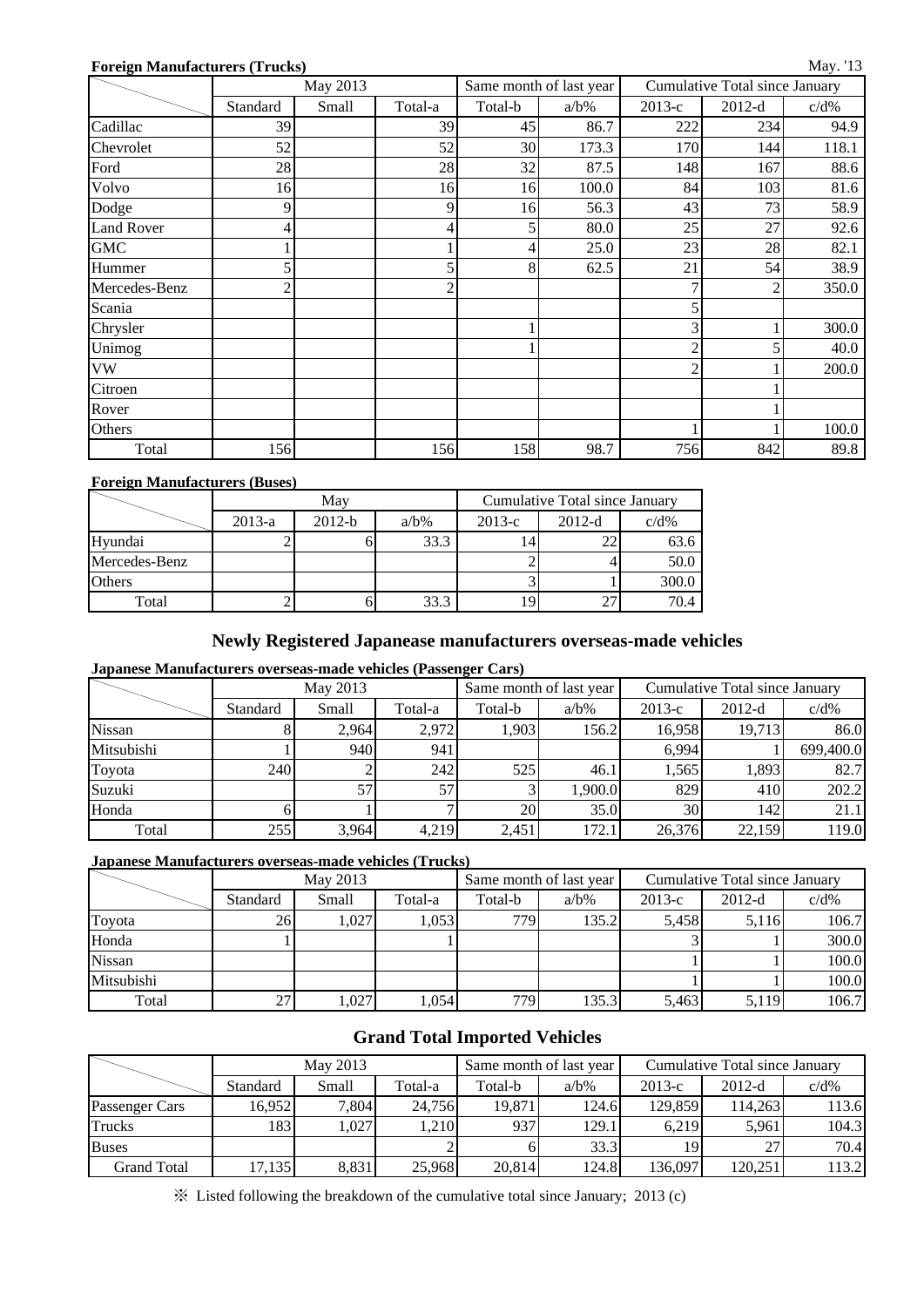|                           | Passenger Cars |                 |                  |                                |                                |               | May. 15<br><b>Total Passenger Cars/Trucks/Buses</b> |                      |                  |          |                                                 |         |
|---------------------------|----------------|-----------------|------------------|--------------------------------|--------------------------------|---------------|-----------------------------------------------------|----------------------|------------------|----------|-------------------------------------------------|---------|
|                           |                |                 |                  |                                |                                |               |                                                     |                      |                  |          |                                                 |         |
|                           |                | May             |                  | Cumulative Total since January |                                |               |                                                     | May                  |                  |          | <b>Cumulative Total since January</b><br>2012-h |         |
|                           | 2013-a<br>939  | $2012-b$<br>637 | $a/b\%$<br>147.4 | 2013-е<br>4,039                | $2012 - \overline{d}$<br>3,445 | c/d%<br>117.2 |                                                     | 2013-e 2012-f<br>687 | $e/f\%$<br>146.7 | $2013-g$ | 3,724                                           | $g/h\%$ |
| Hokkaido                  | 83             | 85              | 97.6             | 542                            | 522                            | 103.8         | 1,008                                               | 91                   | 115.4            | 4,355    |                                                 | 116.9   |
| Aomori                    | 97             |                 |                  |                                |                                |               | 105                                                 |                      |                  | 635      | 595                                             | 106.7   |
| Iwate                     |                | 93              | 104.3            | 652                            | 566                            | 115.2         | 122                                                 | 99                   | 123.2            | 745      | 649                                             | 114.8   |
| Miyagi                    | 386            | 304             | 127.0            | 2,139                          | 1,832                          | 116.8         | 411                                                 | 333                  | 123.4            | 2,284    | 2,016                                           | 113.3   |
| Akita                     | 147            | 79              | 186.1            | 660                            | 551                            | 119.8         | 156                                                 | 93                   | 167.7            | 714      | 599                                             | 119.2   |
| Yamagata                  | 133            | 124             | 107.3            | 859                            | 820                            | 104.8         | 154                                                 | 138                  | 111.6            | 952      | 899                                             | 105.9   |
| Fukushima<br>Ibaraki      | 278            | 225             | 123.6            | 1,550                          | 1,210                          | 128.1         | 307                                                 | 241                  | 127.4            | 1,690    | 1,305                                           | 129.5   |
|                           | 484            | 395             | 122.5            | 2,821                          | 2,433                          | 115.9         | 499                                                 | 421                  | 118.5            | 2,950    | 2,564                                           | 115.1   |
| Tochigi                   | 345            | 333             | 103.6            | 2,104                          | 1,885                          | 111.6         | 357                                                 | 343                  | 104.1            | 2,188    | 1,969                                           | 111.1   |
| Gunma                     | 418            | 333             | 125.5            | 2,370                          | 2,092                          | 113.3         | 434                                                 | 350                  | 124.0            | 2,488    | 2,216                                           | 112.3   |
| Saitama                   | 1,321          | 1,085           | 121.8            | 6,618                          | 6,262                          | 105.7         | 1,384                                               | 1,142                | 121.2            | 6,928    | 6,612                                           | 104.8   |
| Chiba                     | 1,088          | 952             | 114.3            | 5,502                          | 5,319                          | 103.4         | 1,133                                               | 988                  | 114.7            | 5,738    | 5,560                                           | 103.2   |
| Tokyo                     | 3,807          | 3,125           | 121.8            | 18,983                         | 17,052                         | 111.3         | 3,889                                               | 3,218                | 120.9            | 19,598   | 17,666                                          | 110.9   |
| Kanagawa                  | 2,302          | 2,007           | 114.7            | 11,764                         | 10,998                         | 107.0         | 2,355                                               | 2,053                | 114.7            | 12,078   | 11,304                                          | 106.8   |
| Yamanashi                 | 164            | 115             | 142.6            | 894                            | 840                            | 106.4         | 177                                                 | 119                  | 148.7            | 943      | 870                                             | 108.4   |
| Niigata                   | 329            | 273             | 120.5            | 1,914                          | 1,588                          | 120.5         | 374                                                 | 287                  | 130.3            | 2,090    | 1,696                                           | 123.2   |
| Toyama                    | 170            | 137             | 124.1            | 1,020                          | 876                            | 116.4         | 184                                                 | 142                  | 129.6            | 1,090    | 950                                             | 114.7   |
| Ishikawa                  | 172            | 143             | 120.3            | 1,041                          | 883                            | 117.9         | 188                                                 | 149                  | 126.2            | 1,122    | 962                                             | 116.6   |
| Nagano                    | 334            | 317             | 105.4            | 1,948                          | 1,786                          | 109.1         | 361                                                 | 342                  | 105.6            | 2,072    | 1,903                                           | 108.9   |
| Fukui                     | 143            | 139             | 102.9            | 957                            | 800                            | 119.6         | 147                                                 | 143                  | 102.8            | 1,012    | 847                                             | 119.5   |
| Gifu                      | 396            | 344             | 115.1            | 2,238                          | 2,113                          | 105.9         | 423                                                 | 365                  | 115.9            | 2,370    | 2,253                                           | 105.2   |
| Shizuoka                  | 877            | 681             | 128.8            | 4,725                          | 4,122                          | 114.6         | 927                                                 | 716                  | 129.5            | 4,974    | 4,368                                           | 113.9   |
| Aichi                     | 1,975          | 1,662           | 118.8            | 10,960                         | 9,673                          | 113.3         | 2,124                                               | 1,808                | 117.5            | 11,764   | 10,432                                          | 112.8   |
| Mie                       | 426            | 292             | 145.9            | 2,315                          | 1,923                          | 120.4         | 442                                                 | 303                  | 145.9            | 2,405    | 2,004                                           | 120.0   |
| Shiga                     | 213            | 167             | 127.5            | 1,231                          | 1,055                          | 116.7         | 227                                                 | 178                  | 127.5            | 1,303    | 1,122                                           | 116.1   |
| Kyoto                     | 509            | 396             | 128.5            | 2,579                          | 2,231                          | 115.6         | 526                                                 | 413                  | 127.4            | 2,674    | 2,342                                           | 114.2   |
| Osaka                     | 1,647          | 1,322           | 124.6            | 8,209                          | 7,360                          | 111.5         | 1,741                                               | 1,367                | 127.4            | 8,555    | 7,673                                           | 111.5   |
| Nara                      | 248            | 229             | 108.3            | 1,324                          | 1,192                          | 111.1         | 253                                                 | 236                  | 107.2            | 1,355    | 1,239                                           | 109.4   |
| Wakayama                  | 146            | 112             | 130.4            | 780                            | 692                            | 112.7         | 156                                                 | 114                  | 136.8            | 812      | 720                                             | 112.8   |
| Hyogo                     | 1,343          | 1,011           | 132.8            | 6,448                          | 5,356                          | 120.4         | 1,376                                               | 1,036                | 132.8            | 6,618    | 5,513                                           | 120.0   |
| Tottori                   | 68             | 51              | 133.3            | 424                            | 337                            | 125.8         | 75                                                  | 53                   | 141.5            | 442      | 355                                             | 124.5   |
| Shimane                   | 84             | 52              | 161.5            | 463                            | 353                            | 131.2         | 87                                                  | 57                   | 152.6            | 488      | 378                                             | 129.1   |
| Okayama                   | 358            | 285             | 125.6            | 1,976                          | 1,586                          | 124.6         | 369                                                 | 294                  | 125.5            | 2,031    | 1,639                                           | 123.9   |
| Hiroshima                 | 489            | 324             | 150.9            | 2,589                          | 2,044                          | 126.7         | 517                                                 | 339                  | 152.5            | 2,707    | 2,130                                           | 127.1   |
| Yamaguchi                 | 250            | 204             | 122.5            | 1,378                          | 1,131                          | 121.8         | 259                                                 | 212                  | 122.2            | 1,443    | 1,182                                           | 122.1   |
| Tokushima                 | 113            | 96              | 117.7            | 652                            | 529                            | 123.3         | 121                                                 | 102                  | 118.6            | 696      | 566                                             | 123.0   |
| Kagawa                    | 195            | 156             | 125.0            | 972                            | 860                            | 113.0         | 206                                                 | 166                  | 124.1            | 1,013    | 916                                             | 110.6   |
| Ehime                     | 195            | 143             | 136.4            | 981                            | 898                            | 109.2         | 205                                                 | 151                  | 135.8            | 1,025    | 941                                             | 108.9   |
| Kochi                     | 90             | 54              | 166.7            | 477                            | 430                            | 110.9         | 96                                                  | 56                   | 171.4            | 503      | 464                                             | 108.4   |
| Fukuoka                   | 953            | 682             | 139.7            | 4,901                          | 4,121                          | 118.9         | 990                                                 | 714                  | 138.7            | 5,093    | 4,316                                           | 118.0   |
| Saga                      | 86             | 58              | 148.3            | 494                            | 413                            | 119.6         | 95                                                  | 63                   | 150.8            | 530      | 443                                             | 119.6   |
| Nagasaki                  | 148            | 102             | 145.1            | 819                            | 598                            | 137.0         | 156                                                 | 109                  | 143.1            | 850      | 637                                             | 133.4   |
| Kumamoto                  | 227            | 167             | 135.9            | 1,276                          | 914                            | 139.6         | 238                                                 | 176                  | 135.2            | 1,340    | 979                                             | 136.9   |
| Oita                      | 160            | 117             | 136.8            | 952                            | 763                            | 124.8         | 168                                                 | 123                  | 136.6            | 986      | 804                                             | 122.6   |
| Miyazaki                  | 154            | 92              | 167.4            | 706                            | 527                            | 134.0         | 163                                                 | 97                   | 168.0            | 741      | 561                                             | 132.1   |
| Kagoshima                 | 178            | 127             | 140.2            | 1,009                          | 807                            | 125.0         | 188                                                 | 134                  | 140.3            | 1,060    | 857                                             | 123.7   |
| Okinawa                   | 88             | 44              | 200.0            | 604                            | 475                            | 127.2         | 95                                                  | 53                   | 179.2            | 647      | 511                                             | 126.6   |
| Grand Total 24,756 19,871 |                |                 | 124.6            | 129,859                        | 114,263                        | 113.6         | 25,968 20,814 124.8                                 |                      |                  | 136,097  | 120,251                                         | 113.2   |

**Newly Registered Vehicles by Prefecture (Total)**

May. '13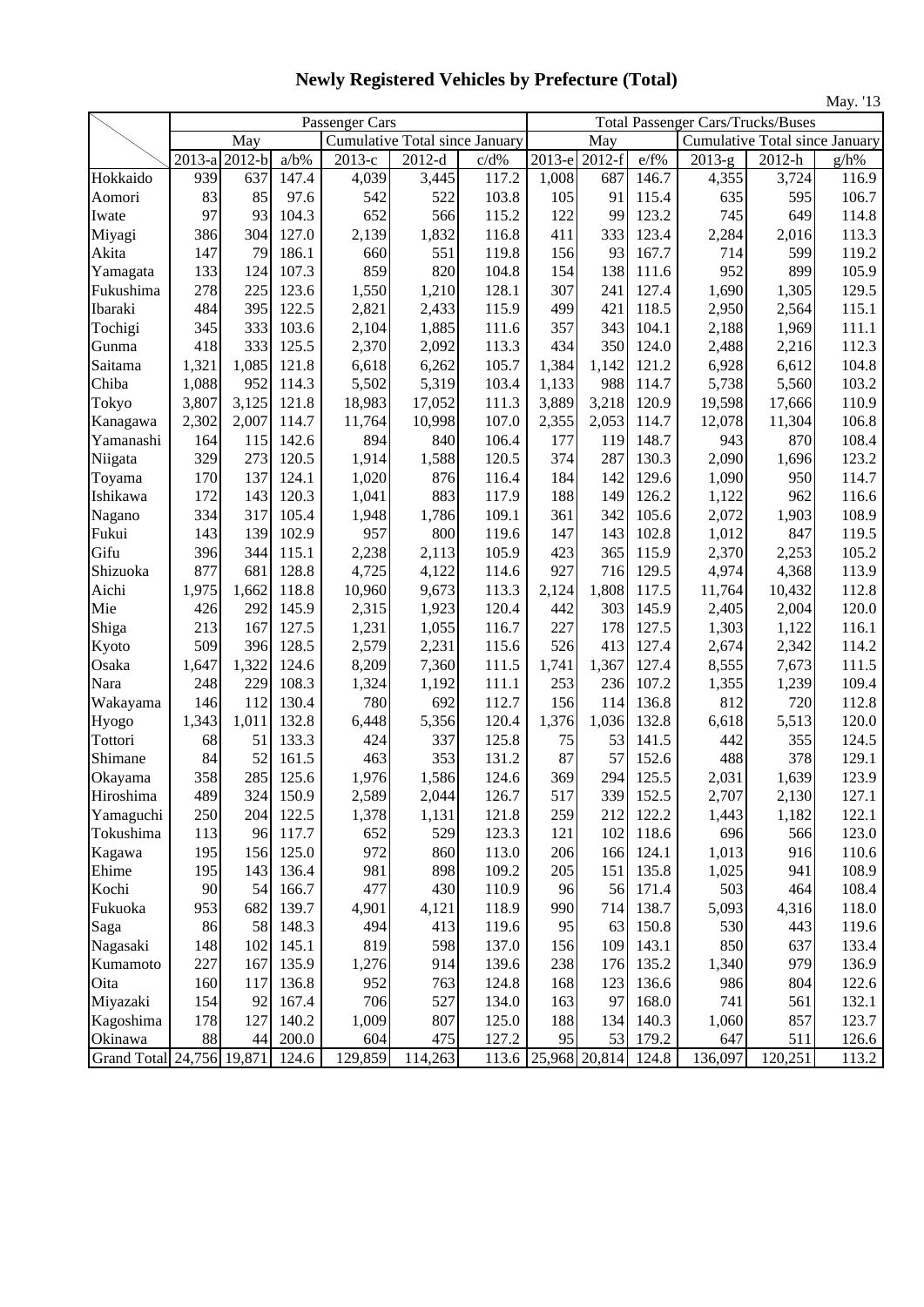|                           |        |          |         |                |                                |       |        |               |       |                                          |                                | May. '13 |
|---------------------------|--------|----------|---------|----------------|--------------------------------|-------|--------|---------------|-------|------------------------------------------|--------------------------------|----------|
|                           |        |          |         | Passenger Cars |                                |       |        |               |       | <b>Total Passenger Cars/Trucks/Buses</b> |                                |          |
|                           |        | May      |         |                | Cumulative Total since January |       |        | May           |       |                                          | Cumulative Total since January |          |
|                           | 2013-a | $2012-b$ | $a/b\%$ | 2013-е         | $2012-d$                       | c/d%  | 2013-е | $2012-f$      | e/f%  | $2013-g$                                 | 2012-h                         | $g/h\%$  |
| Hokkaido                  | 538    | 478      | 112.6   | 2,705          | 2,324                          | 116.4 | 541    | 485           | 111.5 | 2,730                                    | 2,364                          | 115.5    |
| Aomori                    | 61     | 59       | 103.4   | 356            | 309                            | 115.2 | 62     | 60            | 103.3 | 357                                      | 313                            | 114.1    |
| Iwate                     | 68     | 60       | 113.3   | 375            | 337                            | 111.3 | 69     | 61            | 113.1 | 379                                      | 344                            | 110.2    |
| Miyagi                    | 308    | 256      | 120.3   | 1,474          | 1,380                          | 106.8 | 311    | 261           | 119.2 | 1,485                                    | 1,412                          | 105.2    |
| Akita                     | 72     | 59       | 122.0   | 326            | 286                            | 114.0 | 73     | 60            | 121.7 | 330                                      | 292                            | 113.0    |
| Yamagata                  | 98     | 90       | 108.9   | 526            | 485                            | 108.5 | 102    | 92            | 110.9 | 546                                      | 497                            | 109.9    |
| Fukushima                 | 189    | 177      | 106.8   | 1,021          | 848                            | 120.4 | 190    | 178           | 106.7 | 1,033                                    | 857                            | 120.5    |
| Ibaraki                   | 389    | 341      | 114.1   | 2,023          | 1,839                          | 110.0 | 394    | 353           | 111.6 | 2,058                                    | 1,872                          | 109.9    |
| Tochigi                   | 293    | 276      | 106.2   | 1,534          | 1,399                          | 109.6 | 295    | 280           | 105.4 | 1,550                                    | 1,418                          | 109.3    |
| Gunma                     | 332    | 277      | 119.9   | 1,773          | 1,553                          | 114.2 | 334    | 279           | 119.7 | 1,795                                    | 1,570                          | 114.3    |
| Saitama                   | 1,066  | 902      | 118.2   | 5,199          | 4,579                          | 113.5 | 1,084  | 921           | 117.7 | 5,270                                    | 4,674                          | 112.8    |
| Chiba                     | 919    | 825      | 111.4   | 4,557          | 4,311                          | 105.7 | 924    | 833           | 110.9 | 4,594                                    | 4,356                          | 105.5    |
| Tokyo                     | 3,551  | 2,985    | 119.0   | 17,445         | 15,899                         | 109.7 | 3,557  | 2,996         | 118.7 | 17,490                                   | 15,956                         | 109.6    |
| Kanagawa                  | 2,039  | 1,855    | 109.9   | 10,122         | 9,487                          | 106.7 | 2,049  | 1,866         | 109.8 | 10,158                                   | 9,552                          | 106.3    |
| Yamanashi                 | 148    | 99       | 149.5   | 734            | 674                            | 108.9 | 149    | 101           | 147.5 | 738                                      | 677                            | 109.0    |
| Niigata                   | 251    | 217      | 115.7   | 1,277          | 1,096                          | 116.5 | 255    | 218           | 117.0 | 1,284                                    | 1,106                          | 116.1    |
| Toyama                    | 149    | 102      | 146.1   | 755            | 621                            | 121.6 | 150    | 103           | 145.6 | 756                                      | 637                            | 118.7    |
| Ishikawa                  | 146    | 118      | 123.7   | 777            | 662                            | 117.4 | 149    | 118           | 126.3 | 781                                      | 668                            | 116.9    |
| Nagano                    | 284    | 248      | 114.5   | 1,497          | 1,295                          | 115.6 | 285    | 250           | 114.0 | 1,505                                    | 1,309                          | 115.0    |
| Fukui                     | 122    | 115      | 106.1   | 703            | 599                            | 117.4 | 122    | 117           | 104.3 | 705                                      | 604                            | 116.7    |
| Gifu                      | 323    | 294      | 109.9   | 1,801          | 1,643                          | 109.6 | 328    | 300           | 109.3 | 1,822                                    | 1,667                          | 109.3    |
| Shizuoka                  | 710    | 570      | 124.6   | 3,669          | 3,063                          | 119.8 | 715    | 576           | 124.1 | 3,698                                    | 3,096                          | 119.4    |
| Aichi                     | 1,682  | 1,477    | 113.9   | 9,100          | 8,266                          | 110.1 | 1,711  | 1,498         | 114.2 | 9,244                                    | 8,372                          | 110.4    |
| Mie                       | 320    | 250      | 128.0   | 1,650          | 1,359                          | 121.4 | 323    | 252           | 128.2 | 1,661                                    | 1,369                          | 121.3    |
| Shiga                     | 189    | 149      | 126.8   | 973            | 863                            | 112.7 | 193    | 152           | 127.0 | 987                                      | 879                            | 112.3    |
| Kyoto                     | 455    | 371      | 122.6   | 2,130          | 1,869                          | 114.0 | 460    | 376           | 122.3 | 2,139                                    | 1,886                          | 113.4    |
| Osaka                     | 1,449  | 1,221    | 118.7   | 7,165          | 6,534                          | 109.7 | 1,456  | 1,226         | 118.8 | 7,200                                    | 6,561                          | 109.7    |
| Nara                      | 226    | 204      | 110.8   | 1,140          | 1,036                          | 110.0 | 226    | 204           | 110.8 | 1,146                                    | 1,043                          | 109.9    |
| Wakayama                  | 128    | 99       | 129.3   | 629            | 543                            | 115.8 | 128    | 99            | 129.3 | 631                                      | 547                            | 115.4    |
| Hyogo                     | 1,153  | 934      | 123.4   | 5,430          | 4,621                          | 117.5 | 1,165  | 939           | 124.1 | 5,466                                    | 4,649                          | 117.6    |
| Tottori                   | 53     | 42       | 126.2   | 256            | 231                            | 110.8 | 54     | 42            | 128.6 | 257                                      | 233                            | 110.3    |
| Shimane                   | 57     | 31       | 183.9   | 261            | 185                            | 141.1 | 58     | 32            | 181.3 | 262                                      | 186                            | 140.9    |
| Okayama                   | 278    | 252      | 110.3   | 1,422          | 1,219                          | 116.7 | 279    | 253           | 110.3 | 1,430                                    | 1,225                          | 116.7    |
| Hiroshima                 | 390    | 285      | 136.8   | 2,021          | 1,675                          | 120.7 | 391    | 286           | 136.7 | 2,037                                    | 1,683                          | 121.0    |
| Yamaguchi                 | 201    | 174      | 115.5   | 971            | 817                            | 118.8 | 201    | 176           | 114.2 | 981                                      | 826                            | 118.8    |
| Tokushima                 | 97     | 84       | 115.5   | 494            | 436                            | 113.3 | 101    | 85            | 118.8 | 511                                      | 450                            | 113.6    |
| Kagawa                    | 163    | 141      | 115.6   | 778            | 705                            | 110.4 | 163    | 143           | 114.0 | 781                                      | 712                            | 109.7    |
| Ehime                     | 148    | 122      | 121.3   | 764            | 680                            | 112.4 | 149    | 122           | 122.1 | 765                                      | 681                            | 112.3    |
| Kochi                     | 66     | 44       | 150.0   | 299            | 253                            | 118.2 | 68     | 44            | 154.5 | 301                                      | 254                            | 118.5    |
| Fukuoka                   | 693    | 565      | 122.7   | 3,594          | 3,114                          | 115.4 | 695    | 568           | 122.4 | 3,606                                    | 3,136                          | 115.0    |
| Saga                      | 66     | 44       | 150.0   | 305            | 254                            | 120.1 | 67     | 45            | 148.9 | 311                                      | 262                            | 118.7    |
| Nagasaki                  | 115    | 88       | 130.7   | 548            | 451                            | 121.5 | 115    | 89            | 129.2 | 550                                      | 456                            | 120.6    |
| Kumamoto                  | 177    | 140      | 126.4   | 906            | 675                            | 134.2 | 177    | 143           | 123.8 | 916                                      | 686                            | 133.5    |
| Oita                      | 113    | 93       | 121.5   | 632            | 519                            | 121.8 | 113    | 93            | 121.5 | 635                                      | 522                            | 121.6    |
| Miyazaki                  | 100    | 76       | 131.6   | 478            | 357                            | 133.9 | 101    | 76            | 132.9 | 481                                      | 357                            | 134.7    |
| Kagoshima                 | 119    | 98       | 121.4   | 674            | 593                            | 113.7 | 119    | 99            | 120.2 | 678                                      | 594                            | 114.1    |
| Okinawa                   | 43     | 33       | 130.3   | 214            | 160                            | 133.8 | 44     | 34            | 129.4 | 218                                      | 163                            | 133.7    |
| Grand Total 20,537 17,420 |        |          | 117.9   | 103,483        | $\overline{92,104}$            | 112.4 |        | 20,695 17,584 | 117.7 | 104,258                                  | 92,973                         | 112.1    |

**Newly Registered Vehicles by Prefecture(Foreign Manufacturers)**